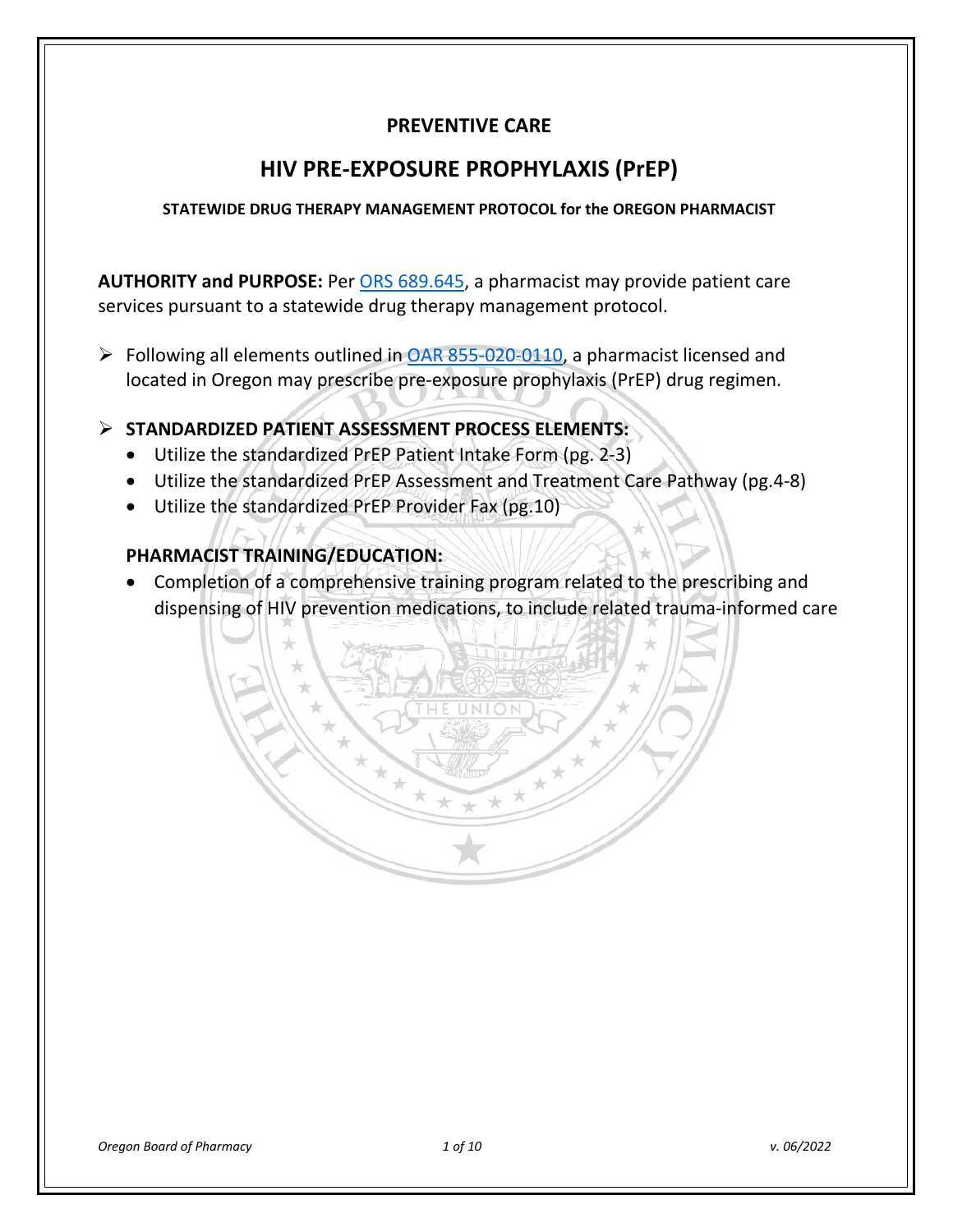# **Pre-Exposure Prophylaxis (PrEP) Self-Screening Patient Intake Form**

**(CONFIDENTIAL-Protected Health Information)**

| Legal Name                                                                                                                                                                                                                                       | Name and the state of the state of the state of the state of the state of the state of the state of the state |
|--------------------------------------------------------------------------------------------------------------------------------------------------------------------------------------------------------------------------------------------------|---------------------------------------------------------------------------------------------------------------|
| Sex Assigned at Birth (circle) M / F                                                                                                                                                                                                             | Gender Identification (circle) M / F / Other                                                                  |
| Pronouns (circle) She/Her/Hers, He/Him/His, They/Them/Their, Ze/Hir/Hirs, Other____________                                                                                                                                                      |                                                                                                               |
|                                                                                                                                                                                                                                                  |                                                                                                               |
| Phone (<br>) and the contract of the contract of $\overline{\phantom{a}}$                                                                                                                                                                        |                                                                                                               |
| Healthcare Provider Name ____________________________                                                                                                                                                                                            |                                                                                                               |
| Do you have health insurance? Yes / No                                                                                                                                                                                                           |                                                                                                               |
| Any allergies to medications? Yes / No                                                                                                                                                                                                           |                                                                                                               |
| Background Information: These questions are highly confidential and help the pharmacist to determine if PrEP is right<br>for you and what Human Immunodeficiency Virus (HIV) and Sexually Transmitted Infection (STI) testing is<br>recommended. |                                                                                                               |
| Do you answer yes to any of the following?                                                                                                                                                                                                       | $\Box$ yes $\Box$ no                                                                                          |
| 1. Do you want to start or continue PrEP?                                                                                                                                                                                                        |                                                                                                               |
| 2. Do you sexually partner with men, women, transgender, or non-binary people?                                                                                                                                                                   |                                                                                                               |
| 3. Please estimate how often you use condoms for sex. Please estimate the date of the last time you had sex without a                                                                                                                            |                                                                                                               |
| condom.                                                                                                                                                                                                                                          |                                                                                                               |
| % of the time                                                                                                                                                                                                                                    |                                                                                                               |
| last sex without a condom                                                                                                                                                                                                                        |                                                                                                               |
| 4. Do you have oral sex?                                                                                                                                                                                                                         |                                                                                                               |
| • Giving-you perform oral sex on someone else                                                                                                                                                                                                    |                                                                                                               |
| Receiving- someone performs oral sex on you                                                                                                                                                                                                      |                                                                                                               |
| 5. Do you have vaginal sex?                                                                                                                                                                                                                      |                                                                                                               |
| Receptive-you have a vagina and you use it for vaginal sex<br>$\bullet$                                                                                                                                                                          |                                                                                                               |
| Insertive- you have a penis and you use it for vaginal sex<br>$\bullet$                                                                                                                                                                          |                                                                                                               |
| 6. Do you have anal sex?                                                                                                                                                                                                                         |                                                                                                               |
| Receptive- someone uses their penis to perform anal sex on you<br>$\bullet$                                                                                                                                                                      |                                                                                                               |
| Insertive-you use your penis to perform anal sex on someone else                                                                                                                                                                                 |                                                                                                               |
| 7. Do you inject drugs?                                                                                                                                                                                                                          |                                                                                                               |
| 8. Are you in a relationship with an HIV-positive partner?                                                                                                                                                                                       |                                                                                                               |
| 9. Do you exchange sex for money or goods? (includes paying for sex)                                                                                                                                                                             |                                                                                                               |
| 10. Do you use poppers (inhaled nitrates) and/or methamphetamine for sex?                                                                                                                                                                        |                                                                                                               |
|                                                                                                                                                                                                                                                  |                                                                                                               |

**Medical History:** These questions are highly confidential and help the pharmacist to determine if PrEP is right for you.

| 1. Have you ever tested positive for Human Immunodeficiency Virus (HIV)?                       | $\Box$ yes $\Box$ no   |
|------------------------------------------------------------------------------------------------|------------------------|
| 2. Have you had any of the following in the last 4 weeks: fever, feeling very tired, muscle or | $\Box$ yes $\Box$ no   |
| joint aches or pain, rash, sore throat, headache, night sweats, swollen lymph nodes,           |                        |
| diarrhea, general flu-like symptoms?                                                           |                        |
| 3. When was your last possible HIV exposure?                                                   | $\Box$ < 72 hrs ago    |
|                                                                                                | □ 72 hrs - 2 weeks ago |
|                                                                                                | $\Box$ 2 – 4 weeks ago |
|                                                                                                | $\Box$ > 4 weeks ago   |
| 4. Do you see a (healthcare provider) for management of Hepatitis B?                           | $\Box$ yes $\Box$ no   |
| 5. Have you ever received an immunization for Hepatitis B? If yes, when:                       | $\Box$ yes $\Box$ no   |
| If no, would you like a Hepatitis B immunization today? $\Box$ yes $\Box$ no<br>$\bullet$      | Date of vaccine        |
|                                                                                                |                        |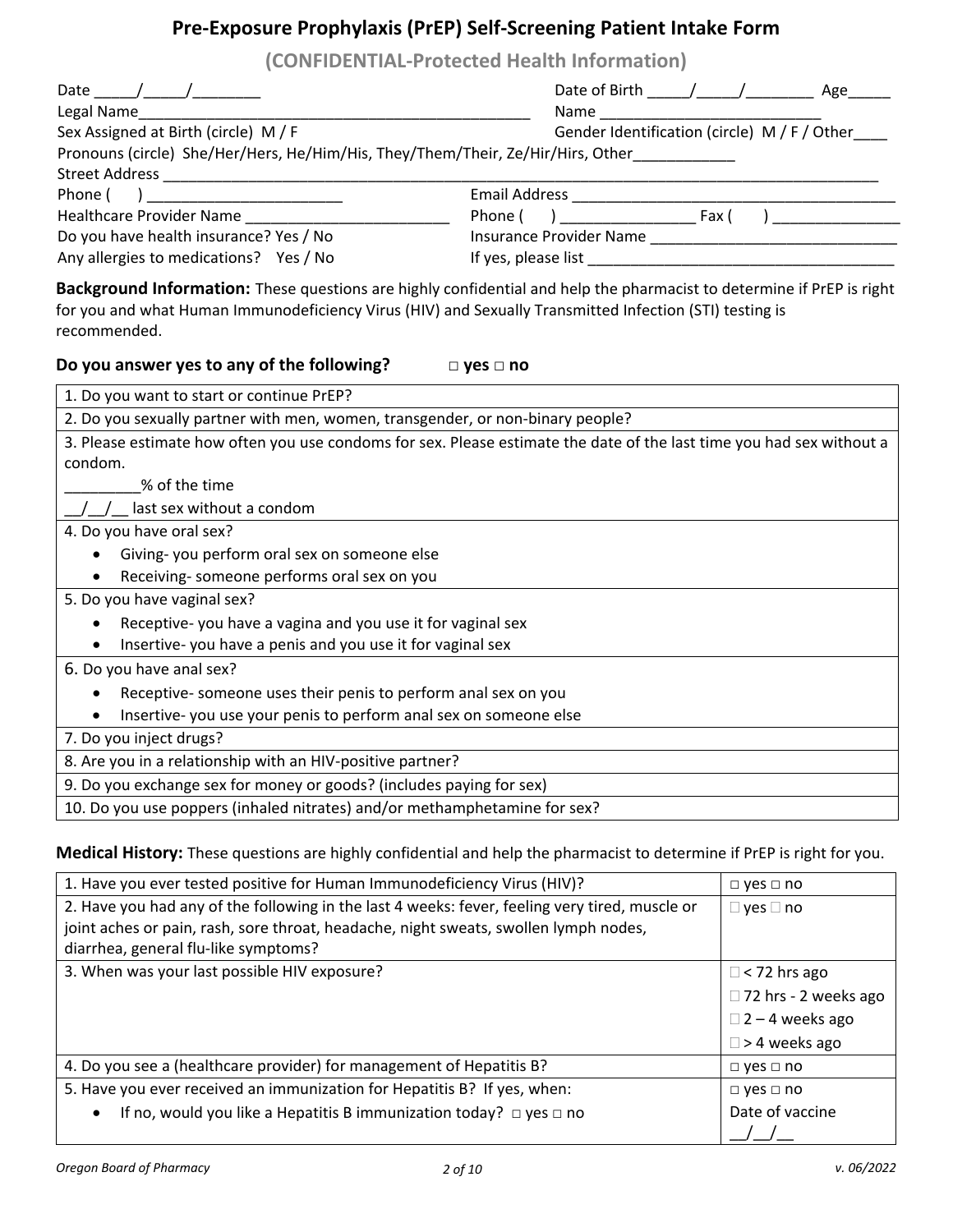# **Pre-Exposure Prophylaxis (PrEP) Self-Screening Patient Intake Form**

**(CONFIDENTIAL-Protected Health Information)**

| 6. Do you see a healthcare provider for problems with your kidneys?                     | $\Box$ yes $\Box$ no |  |
|-----------------------------------------------------------------------------------------|----------------------|--|
| 7. Do you take non-steroid anti-inflammatory drugs (NSAIDS)?                            | $\Box$ yes $\Box$ no |  |
| Includes: Advil/Motrin (ibuprofen), aspirin, Aleve (naproxen)                           |                      |  |
| 8. Are you currently or planning to become pregnant or breastfeeding?                   | $\Box$ yes $\Box$ no |  |
| 9. Do you have any other medical problems the pharmacist should know? If yes, list them | $\Box$ yes $\Box$ no |  |
| here:                                                                                   |                      |  |

### **Testing and Treatment:**

| 1. I understand that I must get an HIV test every 90 days to get my PrEP prescription        | $\Box$ Yes $\Box$ No |
|----------------------------------------------------------------------------------------------|----------------------|
| filled. The pharmacist must document a negative HIV test to fill my PrEP prescription.       |                      |
| I may be able to have tests performed at the pharmacy.<br>$\bullet$                          |                      |
| I can bring in my HIV test results, showing negative HIV and/or STI testing,                 |                      |
| within the last 2 weeks.                                                                     |                      |
| I brought my labs in today $\Box$ Yes $\Box$ No<br>$\circ$                                   |                      |
| Lunderstand that if Lhave condomless sex within 2 weeks before and between<br>$\bullet$      |                      |
| the time I get my HIV test and when I get my PrEP that the test results may not              |                      |
| be accurate. This could lead to PrEP drug resistance if I become HIV positive and            |                      |
| I will need a repeat HIV test within one month.                                              |                      |
| 2. I understand that I must complete STI screening at least every 6 months while on          | $\Box$ Yes $\Box$ No |
| PrEP. Undiagnosed STIs will increase the risk of getting HIV.                                |                      |
| I understand if I have condomless sex between the time I get my STI testing and<br>$\bullet$ |                      |
| when I get my PrEP that the results may not be accurate.                                     |                      |
| 3. I understand that the effectiveness of PrEP is dependent on my taking all my doses.       | $\Box$ Yes $\Box$ No |
| Missing doses increases the risk of getting HIV.                                             |                      |

**Please write down the names of any prescription or over the counter medications or supplements you take. Please include herbal and nutritional products as well. This helps the pharmacist make sure there are no harmful interactions with your PrEP.** 

#### **Please list any questions you have for the pharmacy staff:**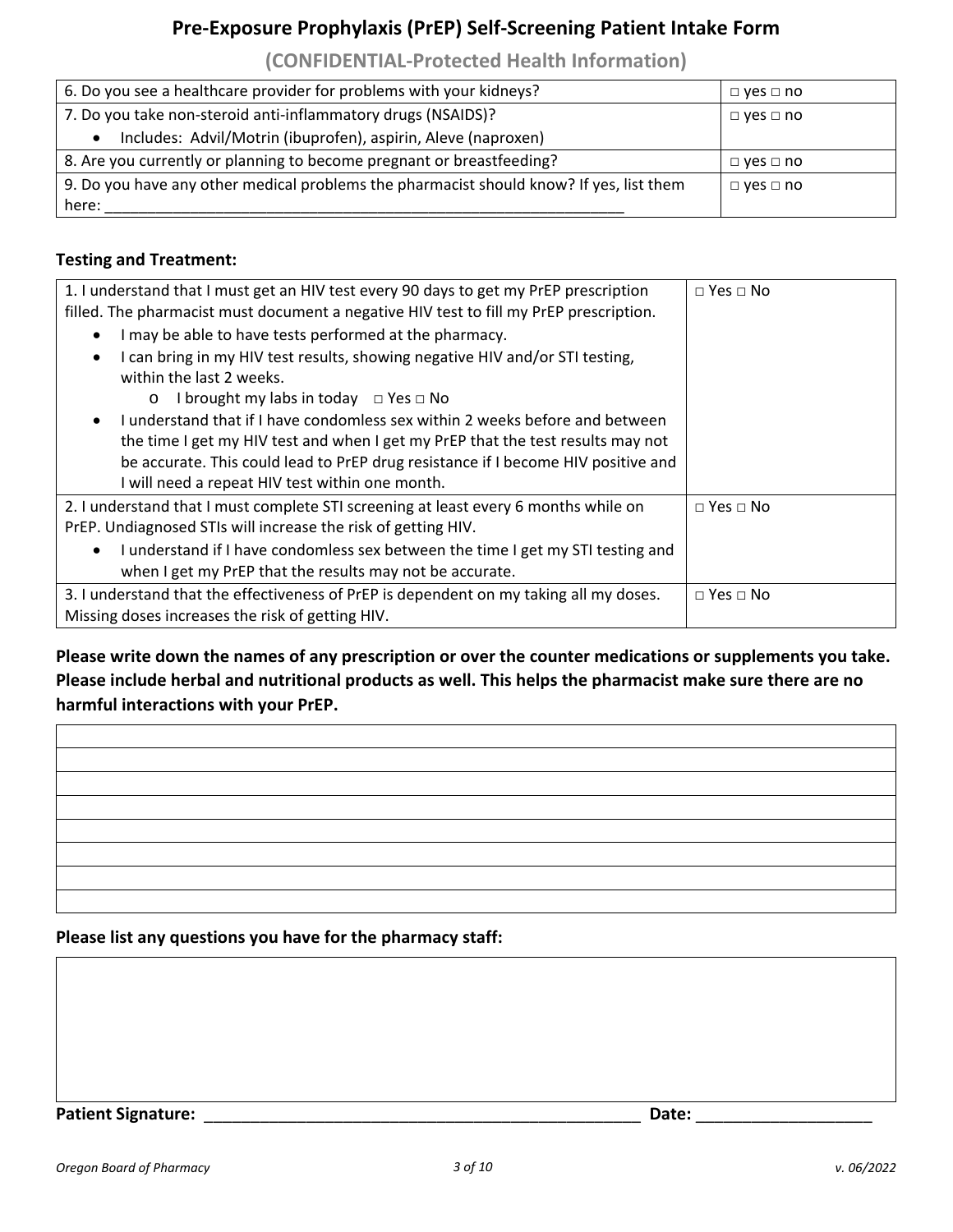**(CONFIDENTIAL- Protected Health Information)**

Name\_\_\_\_\_\_\_\_\_\_\_\_\_\_\_\_\_\_\_\_\_\_\_\_\_\_\_\_\_\_\_\_\_ Date of Birth\_\_\_\_\_\_\_\_\_\_\_\_\_\_ Age\_\_\_\_\_\_ Today's Date\_\_\_\_\_\_\_\_\_\_\_\_\_\_\_

#### **Background Information/ HIV and STI risk factors:**

Document that a risk factor is present (circle below) and refer to the notes and considerations below to evaluate the risk factor(s). If a person has one or more risk factor, PrEP is recommended. The HIV Warmline offers consultations for providers from HIV specialists and is available every day at: (855) 448-7737. For information about PrEP, please visit th[e CDC website.](https://www.cdc.gov/hiv/risk/prep/)

| <b>Risk Factor:</b>                     | <b>Notes and considerations</b>                                                                                                                                                                               |
|-----------------------------------------|---------------------------------------------------------------------------------------------------------------------------------------------------------------------------------------------------------------|
| 1. Patient requests PrEP                | • Patient may not be comfortable sharing detailed sexual history per CDC PrEP guidelines, if a<br>patient requests PrEP, the recommendation is to prescribe it regardless of identified HIV exposure<br>risk. |
| 2. Sexual partners                      | • MSM activity is highest risk for HIV.                                                                                                                                                                       |
|                                         | • Men who have insertive vaginal sex may not be at high risk of HIV unless other risk factors are<br>present.                                                                                                 |
| 3. Estimated condom use                 | • Condomless sex greatly increases risk of HIV and STIs.                                                                                                                                                      |
| % of the time                           | • For patients with condomless sex within the last 72 hours, consider Post-Exposure Prophylaxis                                                                                                               |
| / / last sex without                    | $(PEP)$ .                                                                                                                                                                                                     |
| a condom                                | • Condomless sex within last 14 days, repeat HIV test in one month.                                                                                                                                           |
| 4. Oral sex                             | • Oral sex is not considered high risk for HIV unless there is blood or ulcerations in the mouth or<br>genitals.                                                                                              |
|                                         | • STIs such as gonorrhea and chlamydia can inhabit the mouth and should be screened for in                                                                                                                    |
|                                         | persons who have oral sex.                                                                                                                                                                                    |
| 5. Vaginal sex                          | • Receptive vaginal sex can be high risk for HIV.                                                                                                                                                             |
|                                         | • Insertive vaginal sex is not considered high risk for HIV unless other risk factors are present.                                                                                                            |
| 6. Anal sex                             | • Receptive anal sex has the most risk of HIV of any sex act.                                                                                                                                                 |
|                                         | • Insertive anal sex has high risk for HIV.                                                                                                                                                                   |
|                                         | • STIs such as gonorrhea and chlamydia can inhabit the rectum and should be screened in persons<br>who have anal sex.                                                                                         |
| 7. Injection drug use                   | • Injection drug use is high risk for HIV. Consider referral for syringe exchange or sale of clean<br>syringes.                                                                                               |
| 8. HIV-positive partner                 | . People living with HIV who have undetectable viral loads will not transmit HIV.                                                                                                                             |
|                                         | • For partners of people living with HIV, consider partner's HIV viral load when recommending PrEP.                                                                                                           |
| 9. Exchanging sex for<br>money or goods | . People who buy or sell sex are at high risk for HIV.                                                                                                                                                        |
| 10. Popper and/or                       | . Popper (inhaled nitrates) and/or methamphetamine use is associated with an increased risk of HIV.                                                                                                           |
| methamphetamine use                     | • Recommend adequate lubrication in persons who use poppers for sex.                                                                                                                                          |
|                                         |                                                                                                                                                                                                               |

#### **1. Is one or More Risk Factor Present: □ yes □** *no*

- If yes, HIV PrEP is recommended. Proceed to next section: Testing.
- *If no, HIV PrEP is not recommended. Refer to a healthcare provider.*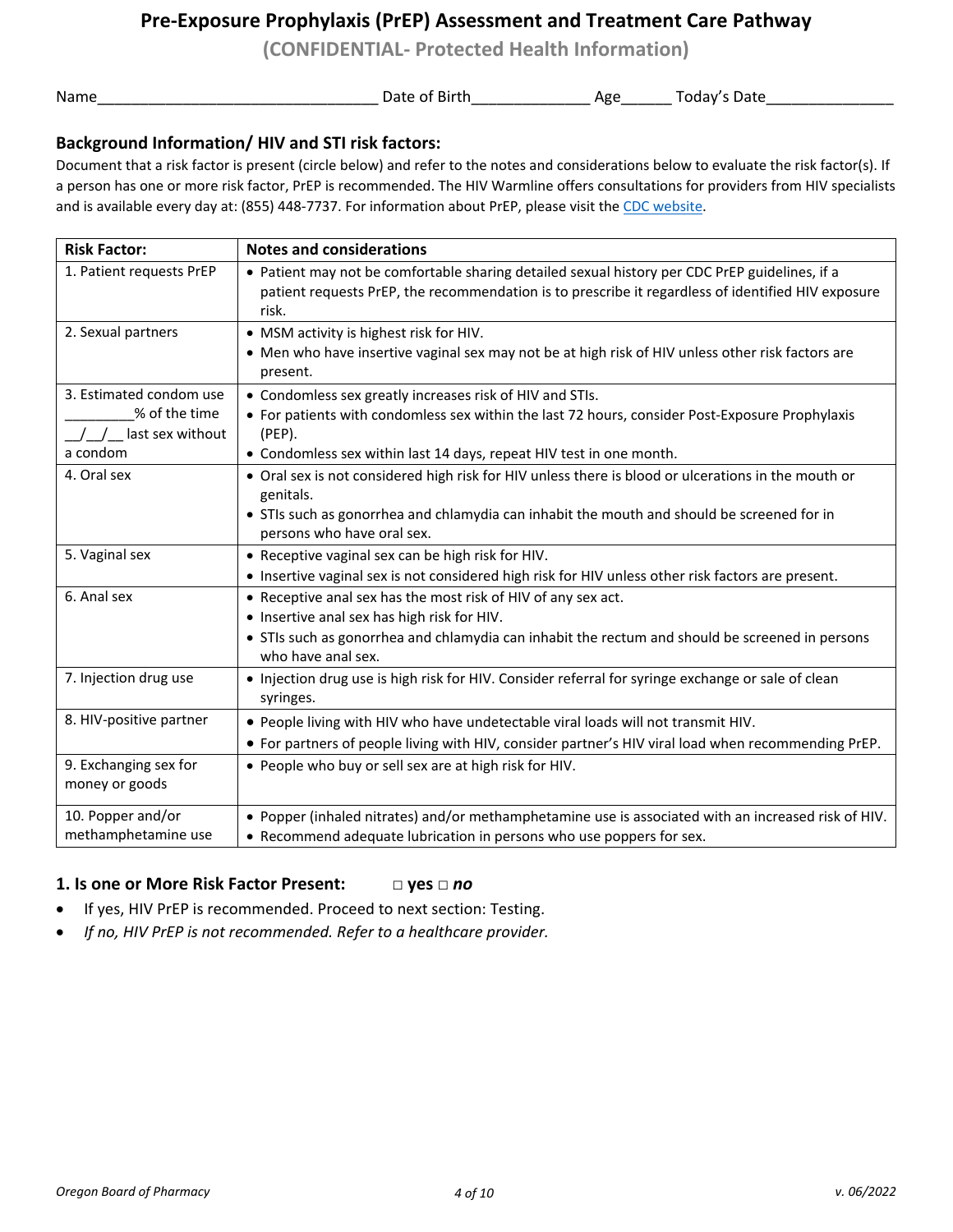**(CONFIDENTIAL- Protected Health Information)**

| . сэм. г.                                                                                                                                                                                                                                                                                                                                                                                                                             |                                                      |        |                                     |                                                          |              |
|---------------------------------------------------------------------------------------------------------------------------------------------------------------------------------------------------------------------------------------------------------------------------------------------------------------------------------------------------------------------------------------------------------------------------------------|------------------------------------------------------|--------|-------------------------------------|----------------------------------------------------------|--------------|
| The pharmacist must verify appropriate labs are complete. Italics below indicate need for referral.                                                                                                                                                                                                                                                                                                                                   |                                                      |        |                                     |                                                          | <b>Needs</b> |
| <b>Test Name</b>                                                                                                                                                                                                                                                                                                                                                                                                                      | Date of Test                                         | Result |                                     |                                                          | referral     |
| HIV ag/ab (4th gen) test:<br>Reactive and indeterminate tests are an automatic referral to county health or the patient's healthcare provider for                                                                                                                                                                                                                                                                                     | $\sqrt{2}$                                           |        |                                     | $\Box$ reactive $\Box$ indeterminate $\Box$ non-reactive | $\Box$ Yes   |
| confirmatory testing. NOTE: HIV test must be performed within the 14 days prior to prescribing and dispensing. Order lab at<br>initial intake and every 90 days thereafter.                                                                                                                                                                                                                                                           |                                                      |        |                                     |                                                          |              |
| Syphilis/Treponemal antibody:                                                                                                                                                                                                                                                                                                                                                                                                         | $\left( \begin{array}{cc} 1 & 1 \end{array} \right)$ |        |                                     | $\Box$ reactive $\Box$ indeterminate $\Box$ non-reactive | $\Box$ Yes   |
| Reactive treponemal antibody testing will result in an automatic referral to county health or the patient's primary care provider<br>for follow-up and confirmatory testing. Order lab at initial intake and every 90-180 days depending on risk.                                                                                                                                                                                     |                                                      |        |                                     |                                                          |              |
| Hepatitis B surface antigen:                                                                                                                                                                                                                                                                                                                                                                                                          | $\frac{1}{2}$                                        |        | $\Box$ reactive $\Box$ non-reactive |                                                          | $\Box$ Yes   |
| Positive surface antigen indicates either acute or chronic Hepatitis B and PrEP should be referred to county health or a<br>specialist physician. Confirmation of being fully vaccinated for hepatitis B via ALERT or medical record may meet criteria for<br>negative Hepatitis B surface antigen. If records of vaccination are not available, order lab at initial intake only.                                                    |                                                      |        |                                     |                                                          |              |
| Hepatitis C antibody (recommended, optional): $\qquad$ / $\qquad$ $\qquad$ $\Box$ reactive $\Box$ non-reactive<br>Positive antibody indicates exposure to Hepatitis C virus. The pharmacist will refer this person for confirmatory testing and<br>treatment. It is permissible to proceed with PrEP prescribing in this scenario. If planning to monitor for Hep C, order lab at<br>initial intake and at least annually thereafter. |                                                      |        |                                     |                                                          | $\Box$ Yes   |
| Gonorrhea/Chlamydia:                                                                                                                                                                                                                                                                                                                                                                                                                  |                                                      |        |                                     |                                                          | $\Box$ Yes   |
| Urinalysis result:                                                                                                                                                                                                                                                                                                                                                                                                                    | Pharyngeal test result:                              |        | Rectal test result:                 |                                                          |              |
| $\Box$ reactive $\Box$ indeterminate                                                                                                                                                                                                                                                                                                                                                                                                  | $\Box$ reactive $\Box$ indeterminate                 |        |                                     | $\Box$ reactive $\Box$ indeterminate                     |              |
| $\Box$ non-reactive                                                                                                                                                                                                                                                                                                                                                                                                                   | $\Box$ non-reactive                                  |        | $\Box$ non-reactive                 |                                                          |              |
| All reactive or indeterminate chlamydia and/or gonorrhea results will result in an automatic referral to county health or the<br>patient's healthcare provider for evaluation and treatment. Order lab at initial intake and every 90-180 days depending on risk.                                                                                                                                                                     |                                                      |        |                                     |                                                          |              |
| Renal function (CrCl):                                                                                                                                                                                                                                                                                                                                                                                                                |                                                      |        | mL/min $\Box$ CrCl > 60 mL/min      |                                                          | $\Box$ Yes   |
| mg/dL<br>SCription of the second service of the service of the series of the series of the series of the series of the                                                                                                                                                                                                                                                                                                                |                                                      |        |                                     | □ CrCl 30-60 mL/min                                      |              |
|                                                                                                                                                                                                                                                                                                                                                                                                                                       |                                                      |        |                                     | $\Box$ CrCl < 30 mL/min                                  |              |
| CrCl > 60mL/min: Kidney function adequate for PrEP; CrCl 30-60mL/min: Only Descovy indicated; CrCl <30 mL/min: referral for<br>evaluation/follow-up. NOTE: Concurrent NSAID use would favor Descovy. Order lab at initial intake and annually thereafter; if<br>over 50 years old and on emtricitabine/tenofovir DF (Truvada) PrEP order every 6 months.                                                                              |                                                      |        |                                     |                                                          |              |
| Signs/symptoms of acute retroviral syndrome AND potential HIV exposure in the last 4 weeks AND not<br>on PrEP? $\Box$ Present<br>$\Box$ Not Present                                                                                                                                                                                                                                                                                   | $\Box$ Yes                                           |        |                                     |                                                          |              |
| Exposure risk less than 72 hours ago? $\square$ Yes                                                                                                                                                                                                                                                                                                                                                                                   | $\Box$ No                                            |        |                                     |                                                          |              |
| 2. Is HIV ab/ag 4 <sup>th</sup> gen test resulted?                                                                                                                                                                                                                                                                                                                                                                                    | $\square$ yes/non-reactive                           |        |                                     | $\Box$ yes/reactive or indeterminate                     | $\Box$ no    |

- If yes and non-reactive: Proceed to question #3
- *If yes and reactive or indeterminate: Do NOT prescribe PrEP. Patient should be referred to healthcare provider. NOTE: Sample language below.*
- *If no, do NOT prescribe PrEP, obtain HIV ab/ag 4th gen test. Repeat question #2 once results are available.*

#### **3a. If initial visit: Are syphilis, gonorrhea, chlamydia, Hepatitis B serologies (if no documentation of complete vaccination), and serum creatinine resulted? □ yes □** *no*

- If yes, RPH may prescribe up to a 90 day supply of PrEP. Proceed to next section: Medical History.
- If no, RPH may prescribe PrEP for up to a 30 day supply and the patient needs to complete all required labs and bring them in within 30 days before next refill. Proceed to next section: Medical History.

*See next page for follow-up visit lab requirements and sample language for reactive (indeterminate) HIV and STI tests.*

**Testing:**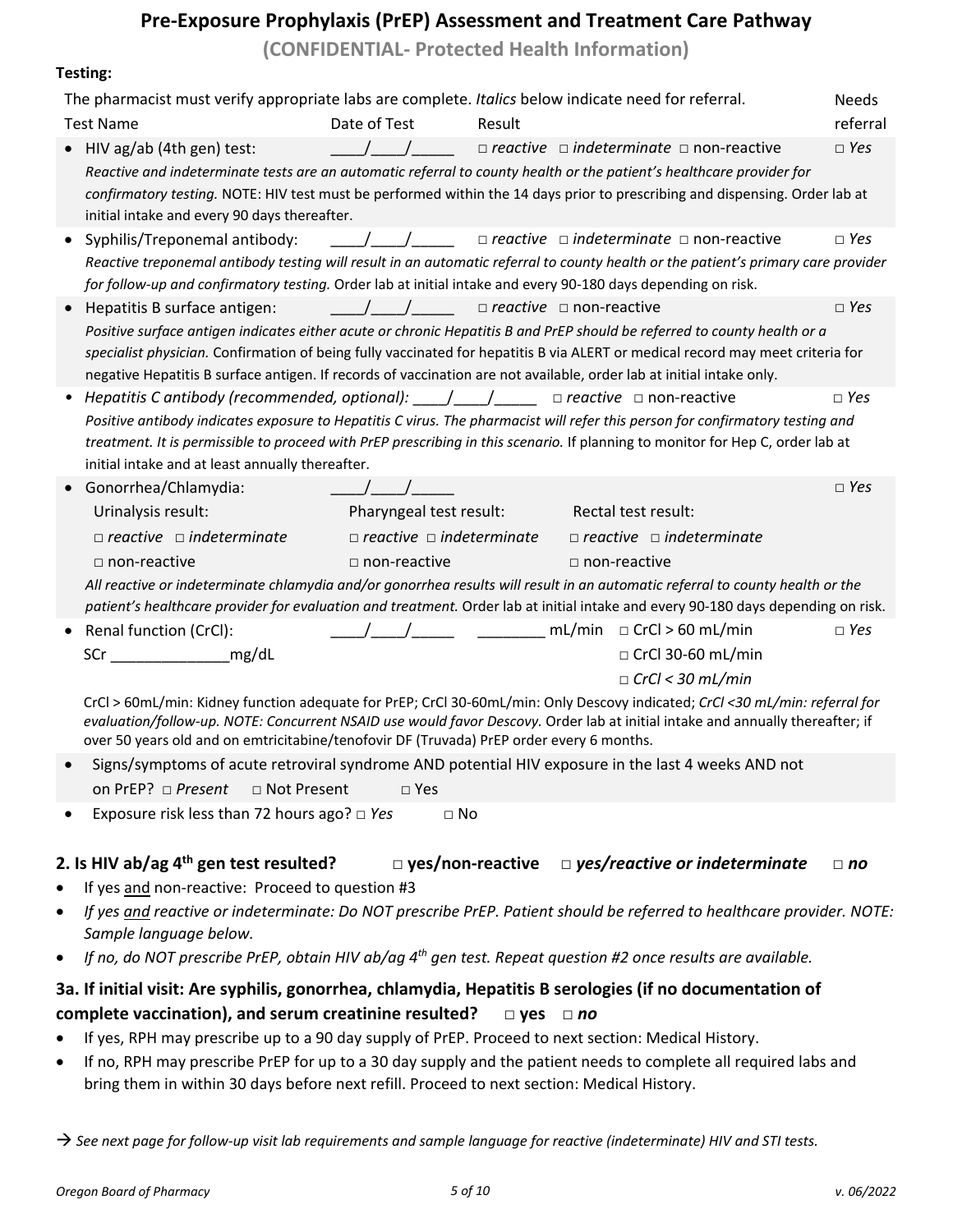**(CONFIDENTIAL- Protected Health Information)**

#### **3b. If follow-up visit: Are required follow-up labs resulted? □ yes □** *no*

- Every 90 days-HIV
- Every 90-180 days- Syphilis/Treponemal antibody and Gonorrhea/Chlamydia; Renal function if > 50 yrs old and on emtricitabine/tenofovir DF (Truvada)
- □ Annually Renal function
- If yes, RPH may prescribe PrEP. Proceed to next section: Medical History.
- If no, RPH may prescribe PrEP, but patient needs to complete all required labs and bring them in within 30 days. Proceed to next section: Medical History.

#### *Sample language for reactive or indeterminate tests:*

*Your HIV test has tested reactive (or indeterminate). This is not a diagnosis of HIV or AIDS. We will need to confirm that this is the true result or to confirm a result with a more specific test before a diagnosis can be made. We are going to refer you to your health care provider (or your county health department) so that they may perform the confirmatory test and clarify the result. Until you have had your confirmatory test, we are going to recommend you abstain from any condomless sexual activity. We will delay starting (or refilling) your PrEP until we have confirmation, you're HIV negative.* 

Your STI test has tested reactive (or indeterminate). This is not a diagnosis of (chlamydia, gonorrhea, or syphilis). We will need to confirm that this is the true result or to confirm a result with a more specific test before a diagnosis can be made. We are going to refer you to your health care provider (or your county health department) so that they may perform the confirmatory test and clarify the result. Until you have had your confirmatory test, we are going to recommend you abstain from any condomless sexual activity including giving or receiving oral sex.

County Health Department Directory:

<https://www.oregon.gov/oha/ph/providerpartnerresources/localhealthdepartmentresources/pages/lhd.aspx>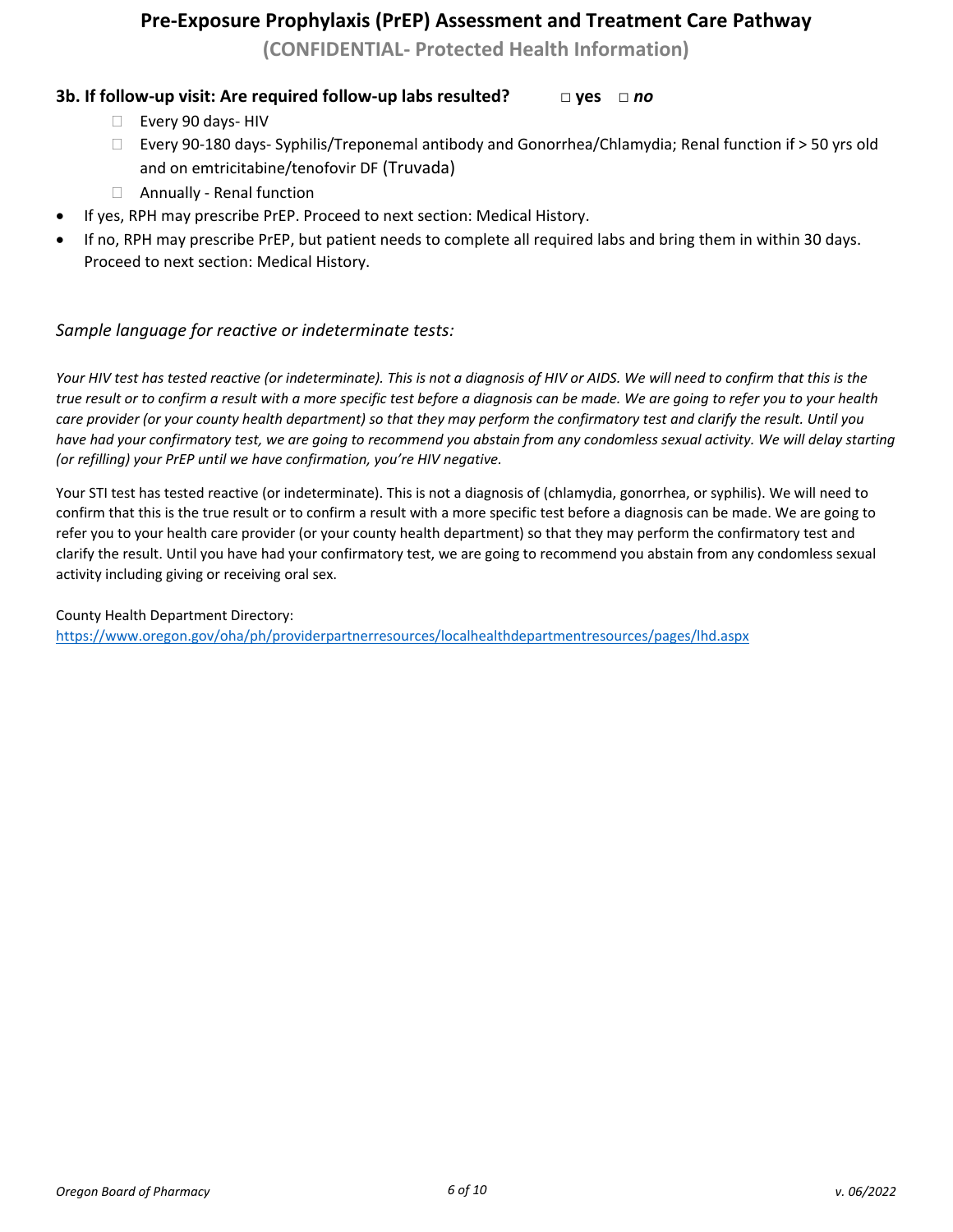**(CONFIDENTIAL- Protected Health Information)**

**Medical History:** The following are referral conditions and considerations for pharmacist prescribing of PrEP. If a patient has one or more contraindications, the pharmacist must refer the patient to a specialist for consultation or management of PrEP.

| <b>Medical history factor</b>                                                                            | <b>Notes and considerations</b>                                                                                                                                                                                                                                                                                                                                             |  |  |  |
|----------------------------------------------------------------------------------------------------------|-----------------------------------------------------------------------------------------------------------------------------------------------------------------------------------------------------------------------------------------------------------------------------------------------------------------------------------------------------------------------------|--|--|--|
|                                                                                                          | <b>REFERRAL CONDITIONS</b>                                                                                                                                                                                                                                                                                                                                                  |  |  |  |
| 1. Positive HIV test<br>Needs Referral:<br>$\Box$ yes $\Box$ no                                          | • A positive or indeterminate HIV test either indicates HIV infection, a false positive, or a result<br>requiring specialist interpretation.<br>• Confirmatory testing is beyond the testing capacity of the community pharmacist and the patient                                                                                                                           |  |  |  |
|                                                                                                          | should be referred for PrEP management.                                                                                                                                                                                                                                                                                                                                     |  |  |  |
| Symptoms of acute<br>2.<br>retroviral syndrome in<br>last 4 weeks<br>$\Box$ yes $\Box$ no                | • Could have acute HIV with negative screening HIV Ag/Ab result.<br>• Order HIV RNA and/or refer to PrEP provider or Infectious Disease provider for further evaluation.                                                                                                                                                                                                    |  |  |  |
| 3. Exposure risk was < 72<br>hrs ago                                                                     | • Screen for eligibility for PEP (see OBOP Protocol for PEP Prescribing) OR refer to urgent care or ED<br>for further evaluation and possible PEP initiation.                                                                                                                                                                                                               |  |  |  |
| $\Box$ yes $\Box$ no                                                                                     | • If exposure 72 hours - 2 weeks ago, defer testing and PrEP until at least 2 weeks post exposure<br>and proceed with PrEP according to the result.                                                                                                                                                                                                                         |  |  |  |
| 4. Presence of Hepatitis B<br>infection                                                                  | • Truvada and Descovy are treatments for Hepatitis B. In patients with Hepatitis B who stop PrEP,<br>this may cause a HepB disease flare.                                                                                                                                                                                                                                   |  |  |  |
| Needs Referral:<br>$\Box$ yes $\Box$ no                                                                  | • People with HepB infection must have their PrEP managed by a gastroenterologist or infectious<br>disease specialist.                                                                                                                                                                                                                                                      |  |  |  |
| 5. Presence of Hepatitis C<br>exposure<br>Needs Referral:<br>$\Box$ yes $\Box$ no                        | • People with HepC exposure must be referred to primary care or other appropriate community<br>health outreach organization (e.g. HIV Alliance, Cascade AIDS Project, Eastern Oregon Center for<br>Independent Living). Pharmacist may proceed with prescribing PrEP.                                                                                                       |  |  |  |
| 6. Impaired kidney<br>function (<30mL/min)<br>Needs Referral:<br>$\Box$ yes $\Box$ no                    | • Truvada is approved for patients with a CrCl >60mL/min.<br>• Consider Descovy in cis-gender men and male to female transgender women who have risk<br>factors for kidney disease with a CrCl >30mL/min, but less than 60mL/min.<br>• Pharmacist prescribing of PrEP is contraindicated for patients who are under the care of a<br>specialist for chronic kidney disease. |  |  |  |
| 7. Other medications<br>Needs Referral:<br>$\Box$ yes $\Box$ no                                          | • Evaluate for comorbid medications that can be nephrotoxic or decrease bone mineral density.<br>• For cis-gender men and male to female transgender women who are on medications that could<br>be nephrotoxic or could lower bone mineral density, consider Descovy over Truvada.                                                                                          |  |  |  |
|                                                                                                          | <b>CONSIDERATIONS</b>                                                                                                                                                                                                                                                                                                                                                       |  |  |  |
| 8. NSAID use<br>Precaution- Counseled on<br>limiting use:<br>$\Box$ yes $\Box$ no                        | • Tenofovir use in conjunction with NSAIDs may increase the risk of kidney damage.<br>. Concurrent use is not contraindicated, but patient should be counseled on limiting NSAID use.                                                                                                                                                                                       |  |  |  |
| 9. Hepatitis B vaccinated<br>If not, would the patient<br>like to be vaccinated?<br>$\Box$ yes $\Box$ no | . Vaccination for Hepatitis B is preferred, but lack of vaccination is not a contraindication for PrEP.<br>• Counsel on risk factors for Hepatitis B and recommend vaccination.<br>• If patient would like to be vaccinated, proceed according to OAR 855-019-0280.                                                                                                         |  |  |  |
| 10. Pregnant or<br>breastfeeding                                                                         | • Pregnancy and breastfeeding are not contraindications for PrEP.<br>. Women at risk of HIV who are also pregnant are at higher risk of intimate partner violence.<br>• Truvada is preferred due to better data in these populations.                                                                                                                                       |  |  |  |

#### **4. Are One or More Referral Condition(s) Present? □** *yes* **□ no**

- *If yes, HIV PrEP is recommended but pharmacists are not authorized to prescribe in accordance with this RPH protocol. Refer the patient for further evaluation and management of PrEP by the patient's healthcare provider or appropriate specialist.*
- If no, HIV PrEP is recommended and pharmacists are authorized to prescribe and dispense PrEP in accordance with this RPH protocol. Proceed to next sections: Regimen Selection and Prescription.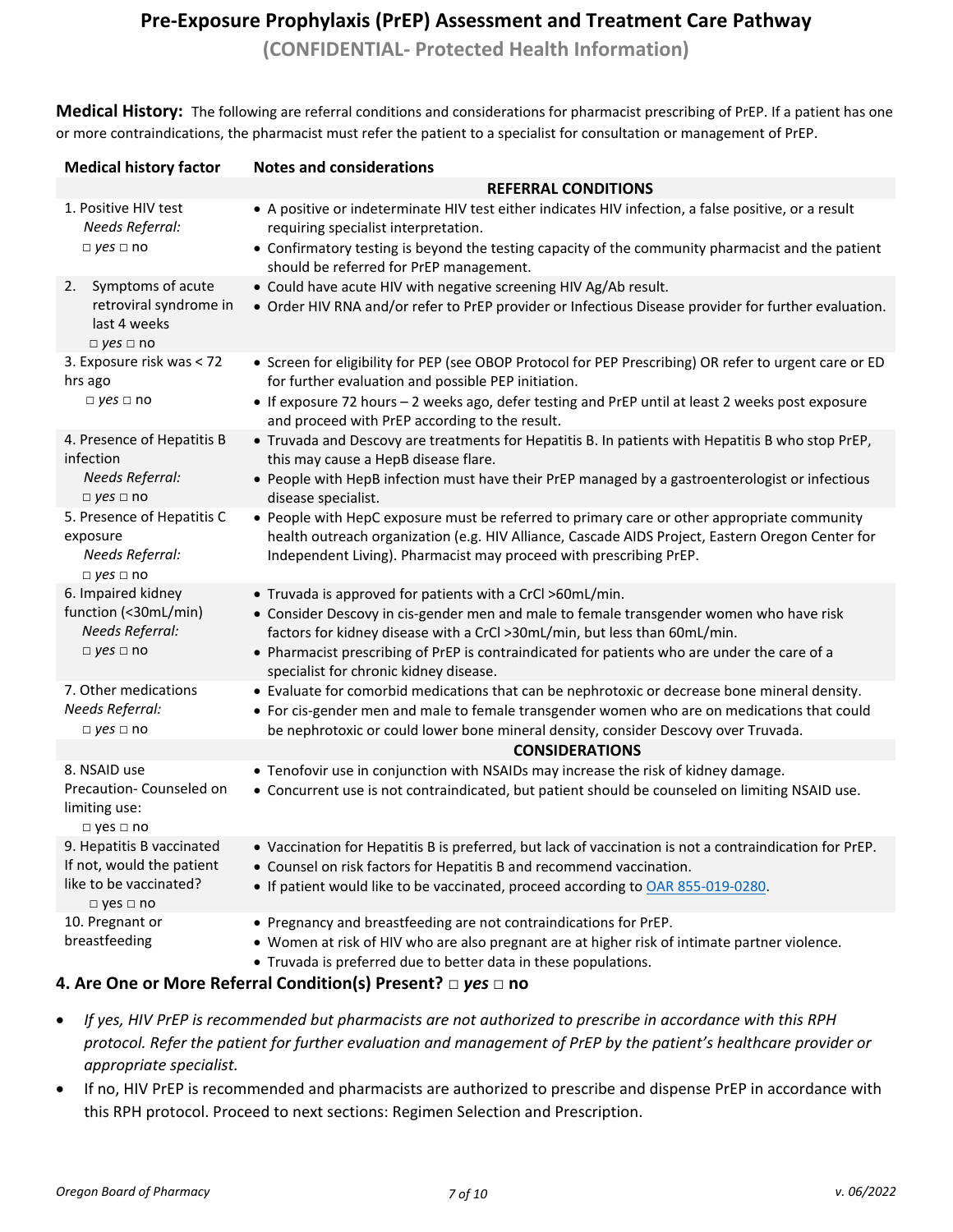**(CONFIDENTIAL- Protected Health Information)**

## **Regimen Selection:**

| Considerations*                                                                                                                                                                    | <b>Preferred regimen</b> |
|------------------------------------------------------------------------------------------------------------------------------------------------------------------------------------|--------------------------|
| Cis-gender male or male to female transgender woman.                                                                                                                               | May choose Truvada or    |
| Both Truvada and Descovy are FDA approved in these populations. May prescribe based on<br>patient preference.                                                                      | Descovy                  |
| Cis-gender female or female to male transgender man.                                                                                                                               | Truvada                  |
| Only Truvada is FDA approved in these populations.                                                                                                                                 |                          |
| If patient has low bone mineral density or renal function that would preclude Truvada use,<br>but has risk factors for HIV, refer the patient to a specialist for PrEP management. |                          |
| NSAID use                                                                                                                                                                          | Descovy                  |
| If patient is male or a male to female transgender woman, consider Descovy                                                                                                         |                          |
| Patient has some kidney impairment (CrCl <60mL/min) but is not under care of nephrologist.                                                                                         | Descovy                  |
| If patient is male or male to female transgender woman, consider Descovy                                                                                                           |                          |
| Patient has decreased bone mineral density or on medications that affect bone mineral density.                                                                                     | Descovy                  |
| If patient is male or male to female transgender woman, consider Descovy.                                                                                                          |                          |
| Patient is pregnant or breastfeeding                                                                                                                                               | Truvada                  |
| Descovy has not been studied in these populations. Truvada is approved in these<br>populations.                                                                                    |                          |
|                                                                                                                                                                                    |                          |

\*generic versions are acceptable in all cases if available.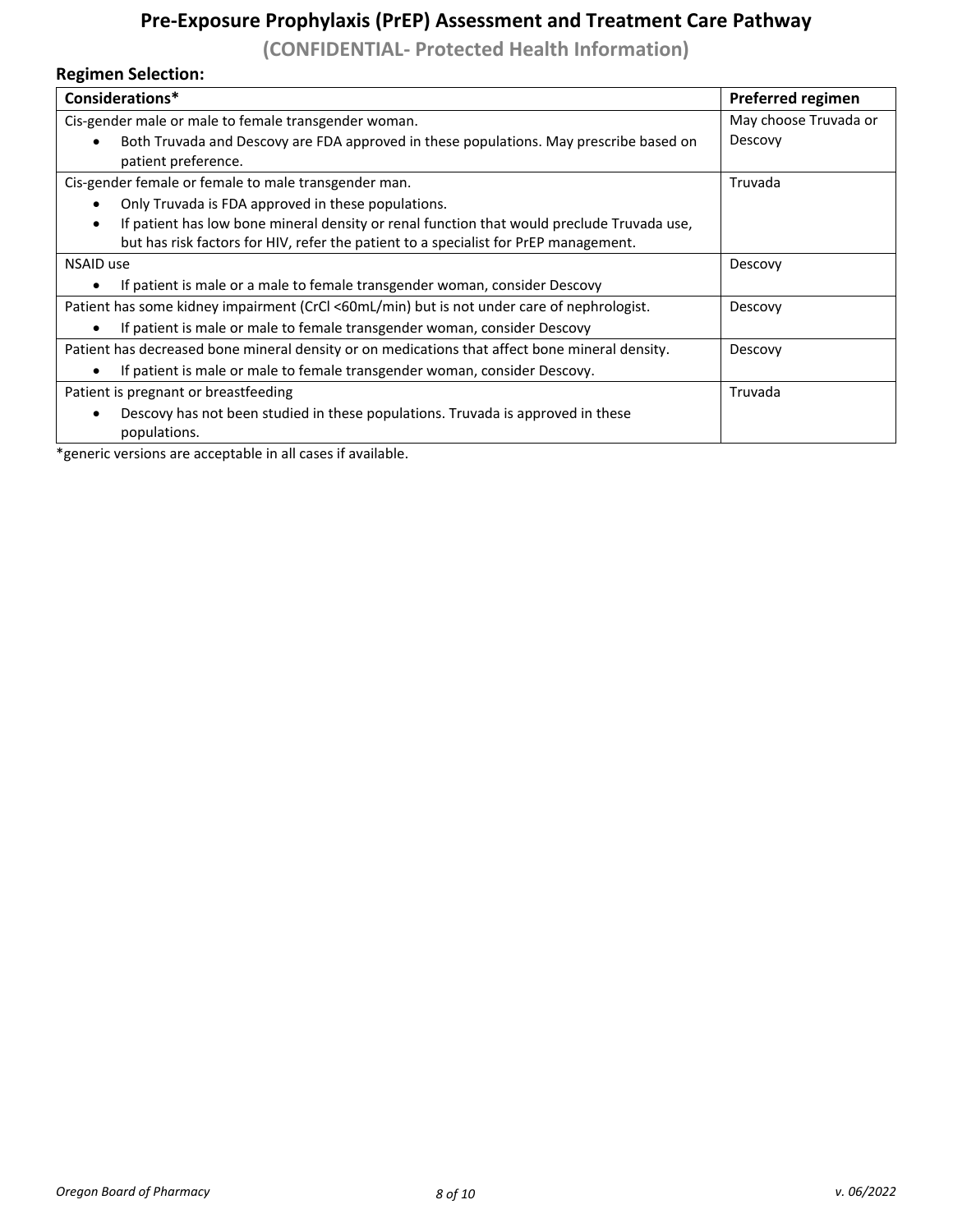# **PrEP Prescription**

## *Optional-May be used by pharmacy if desired*

| <b>Patient Name:</b>                                              | Date of birth:                                                                                                                        |
|-------------------------------------------------------------------|---------------------------------------------------------------------------------------------------------------------------------------|
| Address:                                                          |                                                                                                                                       |
| City/State/Zip Code:                                              | Phone number:                                                                                                                         |
| $\Box$ Verified DOB with valid photo ID                           | Note: RPh may not prescribe and must refer patient if HIV test reactive or indeterminate                                              |
| <b>Rx</b>                                                         |                                                                                                                                       |
| $\Box$<br>$\bullet$                                               | Truvada (emtricitabine/tenofovir disoproxil fumarate) 200/300mg tablets<br>Take one tablet by mouth daily for 90 days, #90, 0 refills |
|                                                                   | -or-                                                                                                                                  |
| П<br>• Take one tablet by mouth daily for 90 days, #90, 0 refills | Descovy (emtricitabine/tenofovir alafenamide) 200/25mg tablets                                                                        |
|                                                                   |                                                                                                                                       |
|                                                                   |                                                                                                                                       |
|                                                                   | Expiration Date: (This prescription expires 90 days from the written date) ________________________                                   |
|                                                                   |                                                                                                                                       |
|                                                                   |                                                                                                                                       |
| □ Patient Referred<br>□ Hepatitis B Vaccination administered:     | -or-<br>Lot: __________ Expiration Date: ________ Dose: _____ of 2 or 3 (circle one)                                                  |
|                                                                   |                                                                                                                                       |

#### **Manufacturer Copay Card Information:**

| RXBIN:                     | <b>RXPCN:</b> | <b>GROUP:</b> |
|----------------------------|---------------|---------------|
| <b>ICCLIER</b><br>החשטכנו. | ID:           |               |